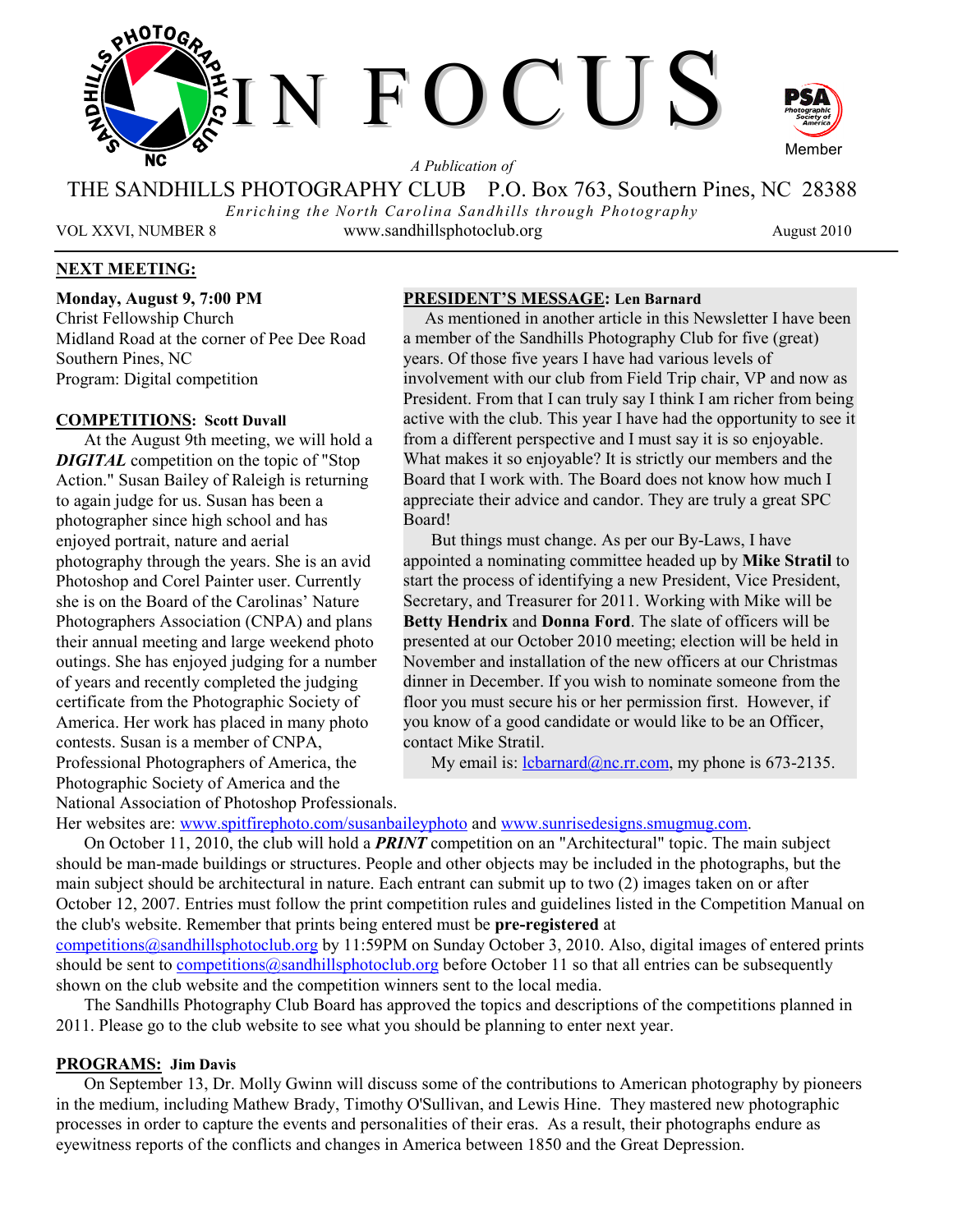Molly Gwinn received her doctorate from Rutgers University in art history. Her area of specialization was modernism in Europe and America. She has taught art history at Rutgers, the School of Continuing and Professional Studies at New York University, and the Dallas Museum of Art. She was a featured speaker at the recent Palustris Festival and served as the judge for our April 2010 competition.

Our November Program will be "A Special Evening with Your Pictures and George Butt," an opportunity to participate in a live, open evaluation on whether a picture could have been made better by using your or George's ideas…always a relaxing, fun-filled and entertaining evening where everyone gains.

#### **WORKSHOPS: Bill Matthews**

#### *Art Photography with* **Mike Stratil Saturday, September 18, 9:00AM-12:00NOON Burlingame Room, Sandhills Community College Horticultural Center**

This workshop is intended as an overview of contemporary art photography. All photography involves artistic principles to

some extent. Even the most elementary decisions in the composition of a photograph, for example, are artistic because they are efforts to influence the viewer's attention, emotion and personal relationship to the subject. Similar considerations apply to depth of field, exposure and shutter speed. In art photography, these artistic aspects become the photographer's central focus.

Mike believes that photographers can achieve a much deeper level of self-expression through an artistic approach to their work. It may not be for everyone, but some members will find it a great source of satisfaction. In the workshop, he will cover the following topics: (a) the historical roots of art photography, (b) the creative process in art photography (including the psychology of imagination, symbolism, emotion and subconscious processes), (c) a spreadsheet grid analyzing the relationship between artistic themes vs. artistic photographic techniques, (d) examples of certain combinations of artistic theme and technique, and (e) a demonstration of artistry in still life photography.

If there is interest from members, two-day

### **Special Notice to Sandhills Photo Club Members**

 During the five years that I have been a member of the Sandhills Photography Club I have witnessed some major changes and improvement in all facets of our club. Our membership has grown from 91 as of Dec. 31, 2008 to our current membership on July 15, 2010 of 107. We have been able to obtain program presenters and judges that are talented and knowledgeable professionals to be our competition judges and program presenters. In turn this has allowed each class, A and B, to learn and improve in their photographic skill level. There are numerous photography workshops presented on the many areas of interest that are free to our membership. In addition, we have two field trips each year, spring and fall, to a variety of locations that offer excellent photo opportunities for all. At the request of members, we also attempt to include a program, presented by a local professional person, on photography one night of the field trip. Another change that has occurred is the presentation of photos in our competitions. Somewhere around 2005 we changed from using a slide projector to show our competition images to using a digital projector connected to a computer.

 All the above items do not come free. Approximately 3 to4 years ago we purchased a digital projector for showing our images for competition. Last year we purchased a laptop computer for use by the Club and the Competition Committee rather than using an individual computer. To obtain talented and knowledgeable judges and program presenters we must reward them with an honorarium and/or expense reimbursement since they travel from Raleigh, NC or another distant place to provide us a service. Then consider our workshops and field trips that are free to our members but yet there are expenses related to them.

 As we reviewed our plans for 2010 we saw that our expenses were exceeding our revenue and slowly depleting our cash. It was at this point we felt a more detailed study was required of our expenses and revenue for now and the future. We do have a substantial cash balance in the bank; however, if our projections for 2011 and 2012 are even close to being correct, all funds will be depleted before the end of 2011. The major projected expenses for 2011 would be a new digital projector (est. \$4000). You may recall that recently a judge raised a question as to the quality of the image that was being shown on the screen versus what you see on your computer. This supports our need to replace our digital projector that is nearing its life expectancy. We have exhausted the supply of brochures (est. \$1000) that we give out to promote our Club. Other expenses are church rent (\$600), judges (\$450) and presenters (\$450) plus expenses associated with our field trips. There are numerous other smaller expense not mentioned here but based upon the total package we are projecting a negative budget of \$4700 for 2011 and \$255 for 2012.

 At our July Board meeting the SPC Board voted and recommends a dues increase of \$10 for single membership (from \$35 to \$45) and for family, an increase of \$15 (from \$45 to \$60) effective January 1, 2011. Student membership would remain the same at \$20.

Per our By-Laws, Article IV, Section 2: "The dues schedule shall be established by the Board of Directors and approved by the membership. A notice, through the Newsletter, of proposed changes in the dues schedule shall be provided to membership prior to the meeting at which action is contemplated." To insure everyone is aware of this notice, it will be placed in the August and September newsletter, with a vote being called for at our September 13, 2010 regular meeting.

 Any questions, please address to me and I will attempt to get you an answer: Len Barnard, SPC President, Email: lcbarnard@nc.rr.com or 673-2135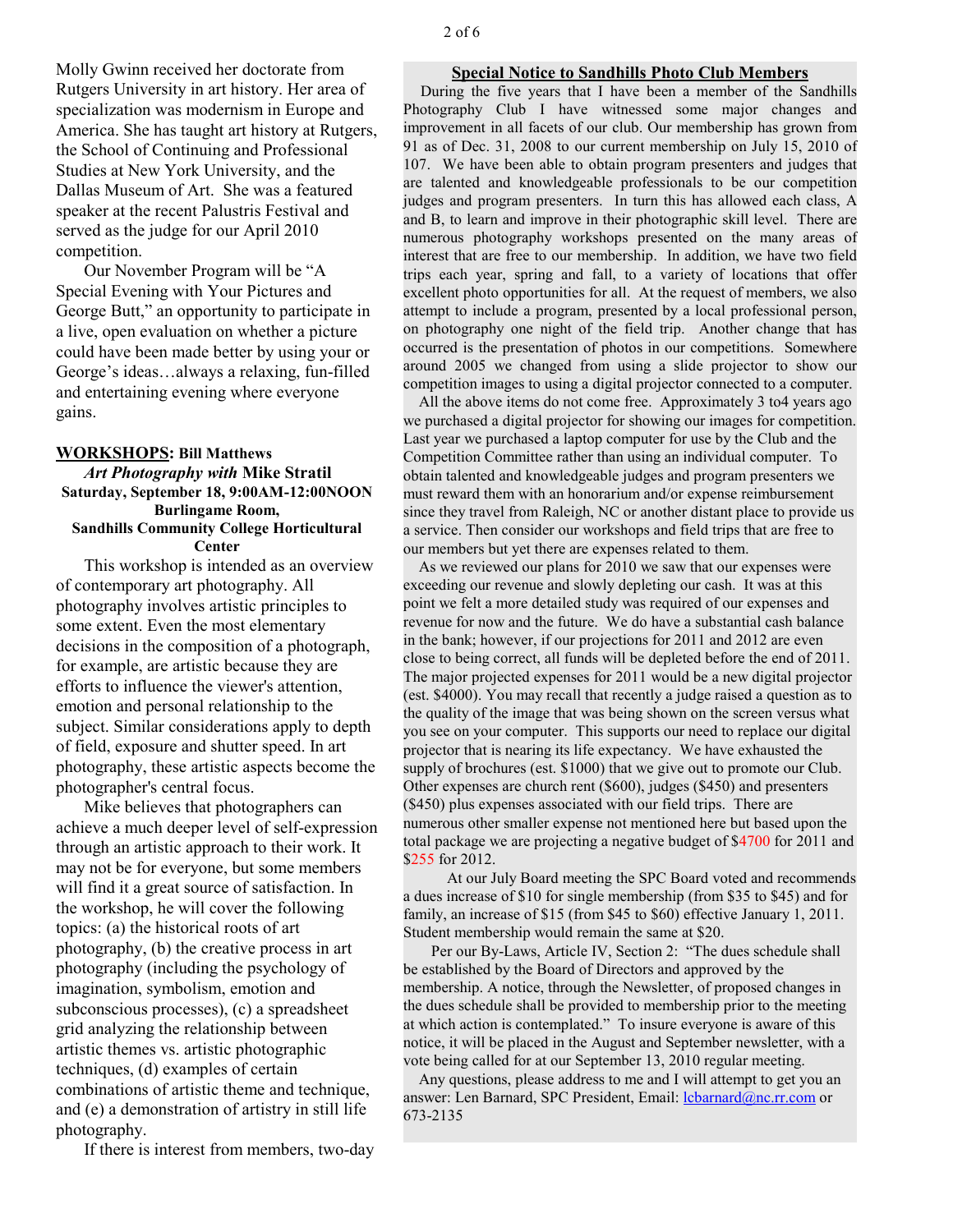trips emphasizing art photography may be held in the fall. One would be to the renovated NC Museum of Art in Raleigh, and the other would be a trip to Mike's home in Whispering Pines during which the various art objects he has collected could be used in still life photos by members. An art photography special interest group similar to the recently created group for nature photography will also be considered.

**Please sign up** for the workshop by emailing or calling Mike (mstratil@charter.net or 949-6518). Members who are interested in doing some preliminary exploration of art photography are referred to the following sites:

- Center for Fine Art Photography http://www.c4fap.org/
- the creative section of digital photography at PSA http://www.photographybuynick.com/Results-01006Creative/sect\_1.htm)
- National Association of Photoshop Professionals, browse portfolios http://www.photoshopuser.com/members/portfolios/browse
- Color Magazine http://www.color-mag.com/
- B&W Magazine http://www.bandwmag.com/
- Lenswork http://www.lenswork.com
- Wikipedia article http://en.wikipedia.org/wiki/Fine\_art\_photography
- display of miscellaneous images http://www.google.com/images?q=fine+art+photography&rls=com.microsoft:en-us:IE-SearchBox&oe=UTF-8&rlz=1I7ADBF\_en&um=1&ie=UTF-8&source=univ&ei=jE1HTOWQE8L98Aax9rSqBQ&sa=X&oi=image\_result\_group&ct=title&resnum=4&v ed=0CD4QsAQwAw

# **Additional workshops this year:**

*A Brief History of the Camera, Basic Photography and Resizing & RAW Revisited* **with Bill Matthews,** Saturday, October 23, 9:30 - 11:30 a.m. at the Burlingame Room, Sandhills Community College Horticultural Center.

*A Photoshop topic TBA* **with Bob Biamonte**, Saturday, November 13, 10:00 - 12:00, at a Sandhills Community College Computer lab*.* 

Suggestions for workshops are always appreciated. Please pass them on to Bill Matthews, 692-8254 or wmatth@embarqmail.com.

### **EXHIBITS: June White**

# **Campbell House Exhibit Sept. 3 - 26, 2010**  *Through The Lens*

For those who are going to exhibit work at the Campbell House, the necessary forms are at the end of the newsletter (page 6). Please compete and take with you Aug 31 when you deliver your work. This same information must be on a card on the back of your work.

**In addition, PLEASE email me your name, title of the photograph and sale price by Aug. 20. The person at the Campbell House who makes the labels placed beside your exhibited piece needs this information prior to the date you deliver your work. You may call me if you have questions.** 

The post cards advertising the exhibit are now at the printers. I am hoping to have extra cards at our August meeting. For those who belong to the Arts Council, you will be receiving one in the mail.

### **MEMBERSHIP: Alison Earl**



 As of the July 2010 meeting we are at **102** paid members, along with our five (5) honorary members, bringing us to **107!** By our count we had 60 in attendance for Juan Pons' presentation. We had five guests, two who joined after the meeting and two others join that night: **Chris Arnold, Bob Esworthy, Elizabeth (Libby) Harrell** and **Al Reeder.** So far I've heard from Libby and Chris to share their information:

*Chris Arnold* considers himself a beginner, with some prior film experience and shallow digital experience. He uses a Nikon D60 and likes to photograph

landscapes, people, and macro shots. He is hoping to gain improvement in photo taking, more technical skills, and new friends from our club, along with the use of Photoshop editor. He has lived in this area for 10 years, originally from the Northeast, but coming from California to North Carolina. He has four children and six grandchildren.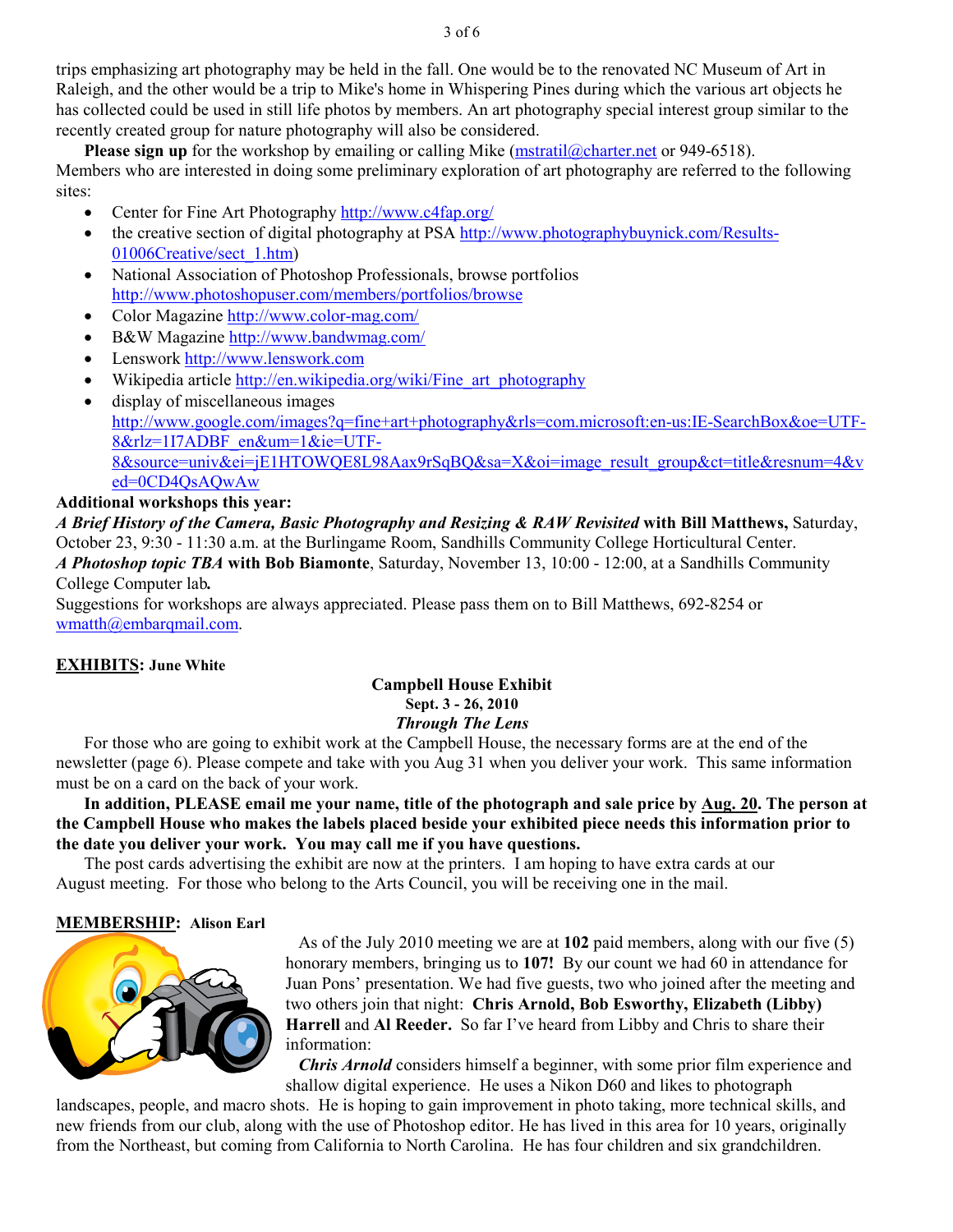*Elizabeth Harrell* prefers to be called Libby and considers herself an intermediate photographer, with a Canon EOS XTi. Her favorite shots are food, macro, products, and small events. She is hoping to learn more technical aspects of photography so that she can achieve the ideas that she has in her head (i.e. lighting, exposure/flash compensation). She also wants to maximize the knowledge of her camera and what it can and cannot do. She is glad to be part of the group and thanks us for having her!  $\odot$ 

NOTE:I apologize for butchering so many names when I introduce people! Libby's last name is pronounced Ha-Rell.

**NOTICE:** If you have any changes to your information (address, email, phone, etc) *PLEASE* let me know and I will let the rest of the board know. I keep a roster of all members and their information. Email me at theearls@nc.rr.com or call at home (910) 215-0316. Thanks!

### **LIBRARY: Gisela Danielson**

 **Are you interested in our Library?** Please check out our website http://www.sandhillsphotoclub.org/, go to Library and open the drawer. The index will give you a quick description of all our library books.

You may borrow books and/or DVDs/CDs. Place your order via email, gdanielson@nc.rr.com or call me, 673-0521. Your order will be ready for pick-up at the next SPC meeting and is due the following month.

### **THE STOFFEL AWARD: Jill Margeson**

Since 2002 our camera club has honored the top competition point winner in the A and B categories with the presentation of the coveted annual Stoffel Award. In December, during the Christmas dinner, a winner from each class is recognized with a certificate and \$75 for the Aclass recipient and \$25 for the B-class recipient. The monetary award is sponsored by Bill Stoffel's wife Kaye in honor of her husband, who was one of the founding members of this club.

Our top two winners are determined by a total of ribbons won during the six competitions throughout the year: five (5) points for a first place ribbon; four (4) points for a second place; two (2) points for third; and one (1) point for an honorable mention. Points are kept by the competition chairman, **Scott Duvall**. Email him at duvalls@earthlink.com if you are wondering about your total accumulated points for this year.

We are fortunate to have so many excellent photographers in our

growing club membership. Competition is tough, but there is still time

### **Past Stoffel Award Winners**

 These are our champs from years gone by. They strived to excel and won with their tries! Two more names will soon be chosen. Hurry, get out your gear. December awards coming up fast. Will you be one of those we cheer? **2002** A - Fred Cirule; B-Amy Purvis **2003** Missing-if you know, please contact Scott Duvall **2004** A - Fred Cirule; B-Fran Piechota **2005** A - Jim McGill; B-Brady Smith **2006** A - Jim McGill; B - Jill Margeson **2007** A - Jim McGill; B-Marilyn Owen **2008** A - Jim McGill; B-Donna Ford **2009** A - Donna Ford; B-Dave Verchick **2010** A -???? ; B-????

with three more competitions before the award is determined. Get busy and YOU will be a winner, with or without an award!

### **FALL FIELD TRIP**: **Dave Powers**

Oct. 12 - 14 are the dates for our fall field trip to the Asheville, NC area. Interest is building, and I know that this will be a trip that you will enjoy making. Fall is a great time in the Asheville area and I am looking forward to spending a couple of days with you.

Please make your reservations at the Holiday Inn Express, 1 Wedgefield Drive, Asheville, NC. The phone number is 828-665-6519. If you have any difficulties making reservations, please ask for Ellen Pettigrew, Director of Sales and Marketing. I was able to get a guaranteed rate of \$89 per night plus tax. This is an excellent rate because it is a prime time for tourism in the mountains. Reservations can be made at this rate until September 13. I would suggest that if even if you are unsure of your plans, you should still reserve a room. You can always cancel if plans change but rates will be much higher if you book after the cut-off date.

The Asheville Convention and Visitors Bureau has a website that you will find helpful. Go to www.ExploreAsheville.com and start planning your photographic journey.

If you have any questions or suggestions, please call me at 692-2539. Looking forward to joining you in Asheville, NC.

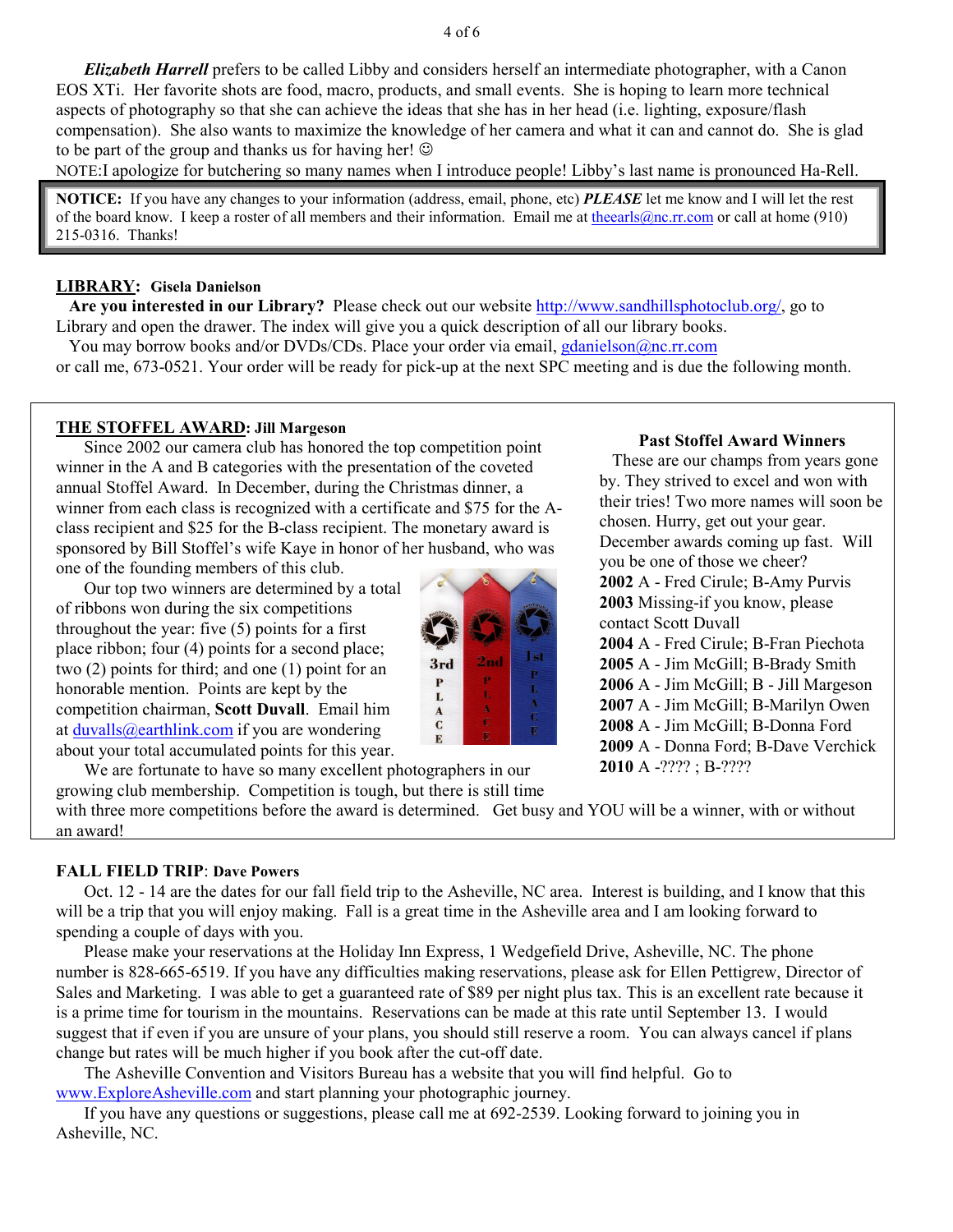### **MONTHLY FINANCIAL REPORT: Dave Verchick**

*NEXT BOARD MEETING***: Thursday, August 12, 2:00 PM, Sandhills Community College Horticultural Gardens Visitor** 

**Center.** 

| <b>Monthly Financial Report Regular Account</b> |                   |           |
|-------------------------------------------------|-------------------|-----------|
| May 28, 2010                                    | Beginning balance | \$5097.44 |
| June 15, 2010                                   | Ending balance    | \$4973.63 |

**2010 SPC Board Members** President Len Barnard 673-2135 Vice President Jim Davis 673-7017<br>Secretary Tom Reedy 295-2674 Secretary Tom Reedy 295-2674<br>Treasurer Dave Verchick 246-2080 Dave Verchick 246-2080<br>Don Hiscott 295-9544 Past President Programs Jim Davis 673-7017 Competition Scott Duvall 673-1501 Exhibitions June White 692-6385 Hospitality Bill Sheppard 944-1219 Publicity Susan Capstick 295-1832 Workshops Bill Matthews 692-8254 Newsletter Ann Stephens 673-2091<br>Library Gisela Danielson 673-0521 Gisela Danielson 673-0521 PSA Rep Jim Smith 673-4744 Membership Alison Earl 215-0316<br>Website Brady Smith 947-3946 **Brady Smith** Club Photographer Jim McGill 295-6686 Field Trips Kathy Green (Spring) 525-0190 Dave Powers (Fall) 692-2539 Day Trips Mike Stratil 949-6518<br>Scavenger Hunt Jill Margeson 673-1497 Scavenger Hunt Jill Margeson

#### **PHOTO EQUIPMENT CLASSIFIED**

### **FOR SALE - Contact Beth Allison at 910-246-6378**

Epson Stylus Photo R1800 printer: highly rated printer. Used only a few times. Price is \$200 or best offer. This includes 2 sets of cartridges**.** 

Please make offer. Call number above or email **Bethallison44@yahoo.com** 

The Sandhills Photography Club is offering the following equipment for sale:

- One pair Optimus wireless speakers with transmitter, Radio Shack #40-1372. \$18.00 or best offer.
- 1 Kodak Ektagraphic III AM carousel slide projector with 100-150 mm f/3.5 lens. \$35.00 or best offer.
- 1 Kodak 700 carousel slide projector with 5-inch f/3.5 lens and spare DEK-DFW projection lamp. \$20.00 or best offer.

Please contact Bill Matthews (692-8254) for more information.

*If you wish to buy or sell photo equipment, send your ad to Ann Stephens at astephens95@nc.rr.com. Ads run for two issues unless you request otherwise.*